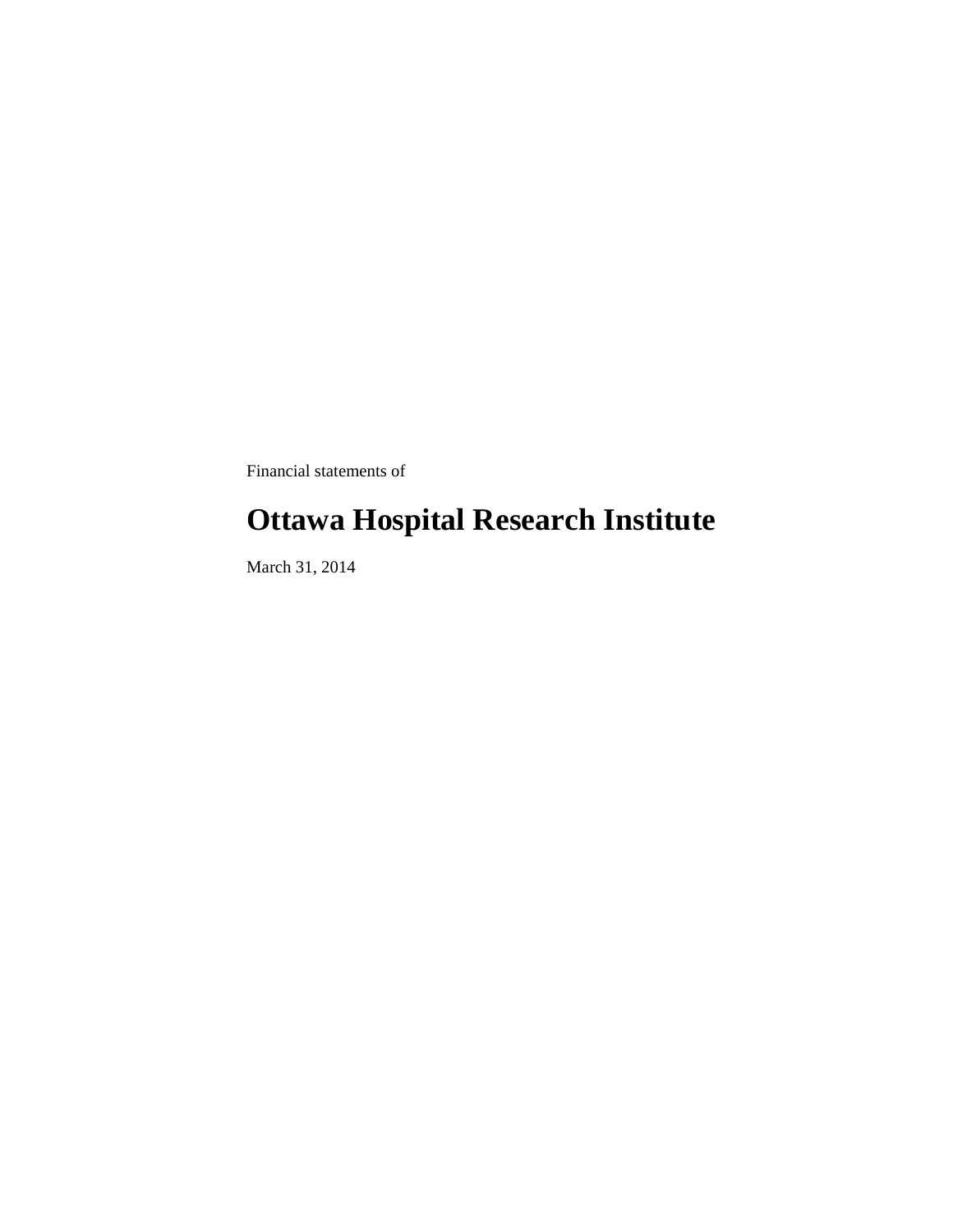# **Ottawa Hospital Research Institute**<br>March 31, 2014

### Table of contents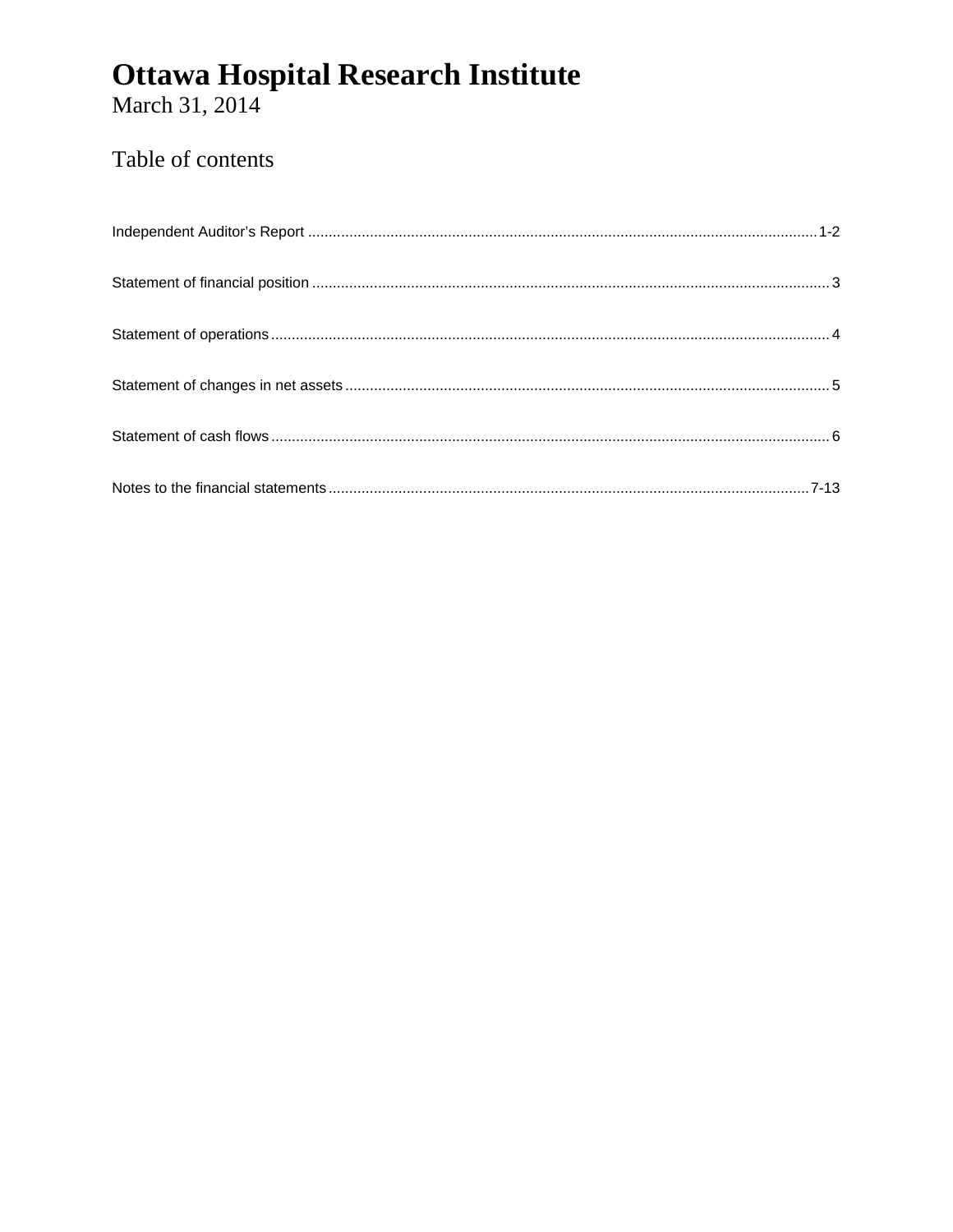# Deloitte.

Deloitte LLP 1600 - 100 Queen Street Ottawa ON K1P 5T8 Canda

Tel: (613) 236–2442 Fax: (613) 236–2195 www.deloitte.ca

### **Independent Auditor's Report**

To the Members of the Ottawa Hospital Research Institute

We have audited the accompanying financial statements of the Ottawa Hospital Research Institute, which comprise the statement of financial position as at March 31, 2014, and the statements of operations, changes in net assets and cash flows for the year then ended, and a summary of significant accounting policies and other explanatory information.

#### **Management's Responsibility for the Financial Statements**

Management is responsible for the preparation and fair presentation of these financial statements in accordance with Canadian accounting standards for not-for-profit organizations, and for such internal control as management determines is necessary to enable the preparation of financial statements that are free from material misstatement, whether due to fraud or error.

#### **Auditor's Responsibility**

Our responsibility is to express an opinion on these financial statements based on our audit. We conducted our audit in accordance with Canadian generally accepted auditing standards. Those standards require that we comply with ethical requirements and plan and perform the audit to obtain reasonable assurance about whether the financial statements are free from material misstatement.

An audit involves performing procedures to obtain audit evidence about the amounts and disclosures in the financial statements. The procedures selected depend on the auditor's judgment, including the assessment of the risks of material misstatement of the financial statements, whether due to fraud or error. In making those risk assessments, the auditor considers internal control relevant to the entity's preparation and fair presentation of the financial statements in order to design audit procedures that are appropriate in the circumstances, but not for the purpose of expressing an opinion on the effectiveness of the entity's internal control. An audit also includes evaluating the appropriateness of accounting policies used and the reasonableness of accounting estimates made by management, as well as evaluating the overall presentation of the financial statements.

We believe that the audit evidence we have obtained is sufficient and appropriate to provide a basis for our audit opinion.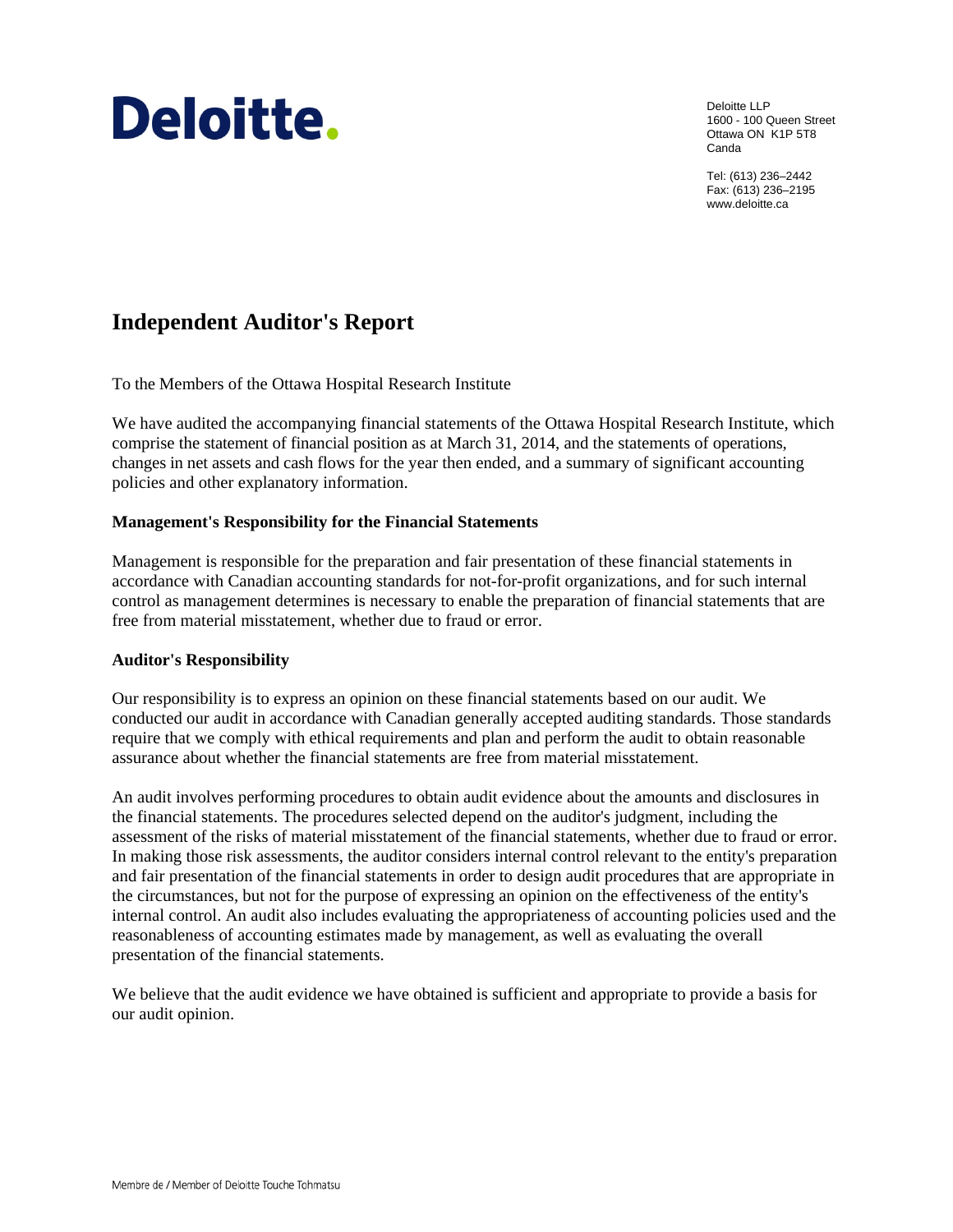#### **Opinion**

In our opinion, the financial statements present fairly, in all material respects, the financial position of the Ottawa Hospital Research Institute as at March 31, 2014 and the results of its operations and its cash flows for the year then ended in accordance with Canadian accounting standards for not-for-profit organizations.

Deloitte LLP

Chartered Professional Accountants, Chartered Accountants Licensed Public Accountants

June 26, 2014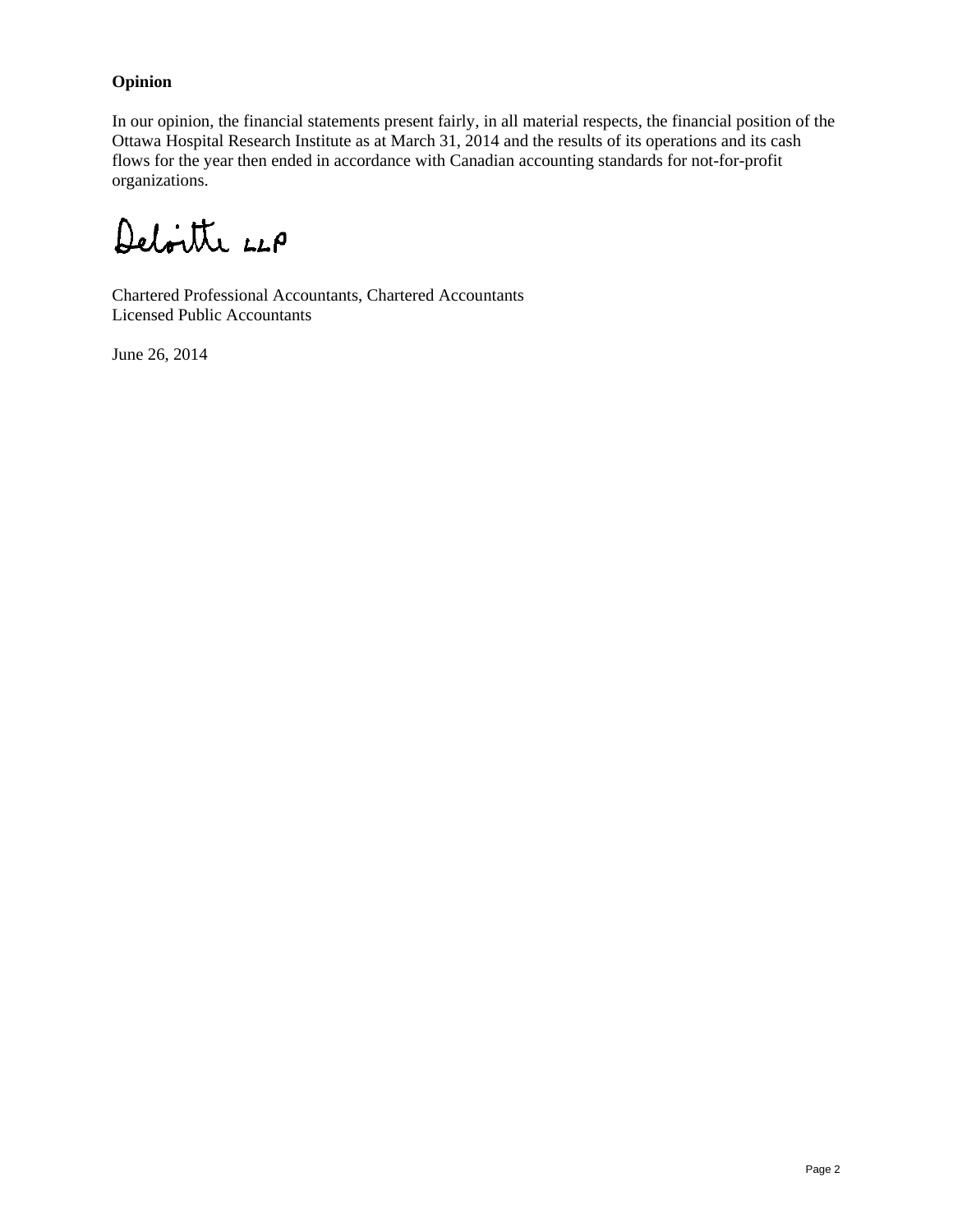### Statement of financial position as at March 31, 2014

|                                       | Externally |              |             |             |
|---------------------------------------|------------|--------------|-------------|-------------|
|                                       | restricted | Unrestricted | 2014        | 2013        |
|                                       | \$         | \$           | \$          | \$.         |
| <b>Assets</b>                         |            |              |             |             |
| <b>Current assets</b>                 |            |              |             |             |
| Cash                                  | 6,849,313  | 4,315,531    | 11,164,844  | 15,176,580  |
| Due from The Ottawa Hospital (Note 3) |            | 3,741,066    | 3,741,066   |             |
| Due from The Ottawa Hospital          |            |              |             |             |
| Foundation (Note 3)                   | 1,375,203  | 4,515,655    | 5,890,858   | 4,836,322   |
| Accounts receivable                   | 8,468,896  | 273,860      | 8,742,756   | 10,061,664  |
|                                       | 16,693,412 | 12,846,112   | 29,539,524  | 30,074,566  |
| Investments (Note 4)                  | 54,018,717 |              | 54,018,717  | 49,625,650  |
| Capital assets (Note 5)               | 23,126,204 |              | 23,126,204  | 25,836,815  |
|                                       | 93,838,333 | 12,846,112   | 106,684,445 | 105,537,031 |
|                                       |            |              |             |             |
| <b>Liabilities</b>                    |            |              |             |             |
| <b>Current liabilities</b>            |            |              |             |             |
| Accounts payable and                  |            |              |             |             |
| accrued liabilities                   | 1,478,334  | 1,120,995    | 2,599,329   | 2,103,094   |
| Due to The Ottawa Hospital (Note 3)   |            |              |             | 3,838,252   |
| Unearned income                       | 420,000    | 4,514,000    | 4,934,000   | 500,000     |
| Unexpended research                   |            |              |             |             |
| project funding (Note 6)              | 68,813,795 |              | 68,813,795  | 67,874,441  |
|                                       | 70,712,129 | 5,634,995    | 76,347,124  | 74,315,787  |
| Deferred capital                      |            |              |             |             |
| Contributions (Note 7)                | 22,425,398 |              | 22,425,398  | 25,031,146  |
|                                       | 93,137,527 | 5,634,995    | 98,772,522  | 99,346,933  |
| Commitments (Note 8)                  |            |              |             |             |
|                                       |            |              |             |             |
| Net assets                            |            |              |             |             |
| Internally restricted (Note 9)        |            | 4,585,262    | 4,585,262   | 2,863,437   |
| Invested in capital assets            | 700,806    |              | 700,806     | 805,669     |
| Unrestricted                          |            | 2,625,855    | 2,625,855   | 2,520,992   |
|                                       | 700,806    | 7,211,117    | 7,911,923   | 6,190,098   |
|                                       | 93,838,333 | 12,846,112   | 106,684,445 | 105,537,031 |

On behalf of the Board

**Director Director**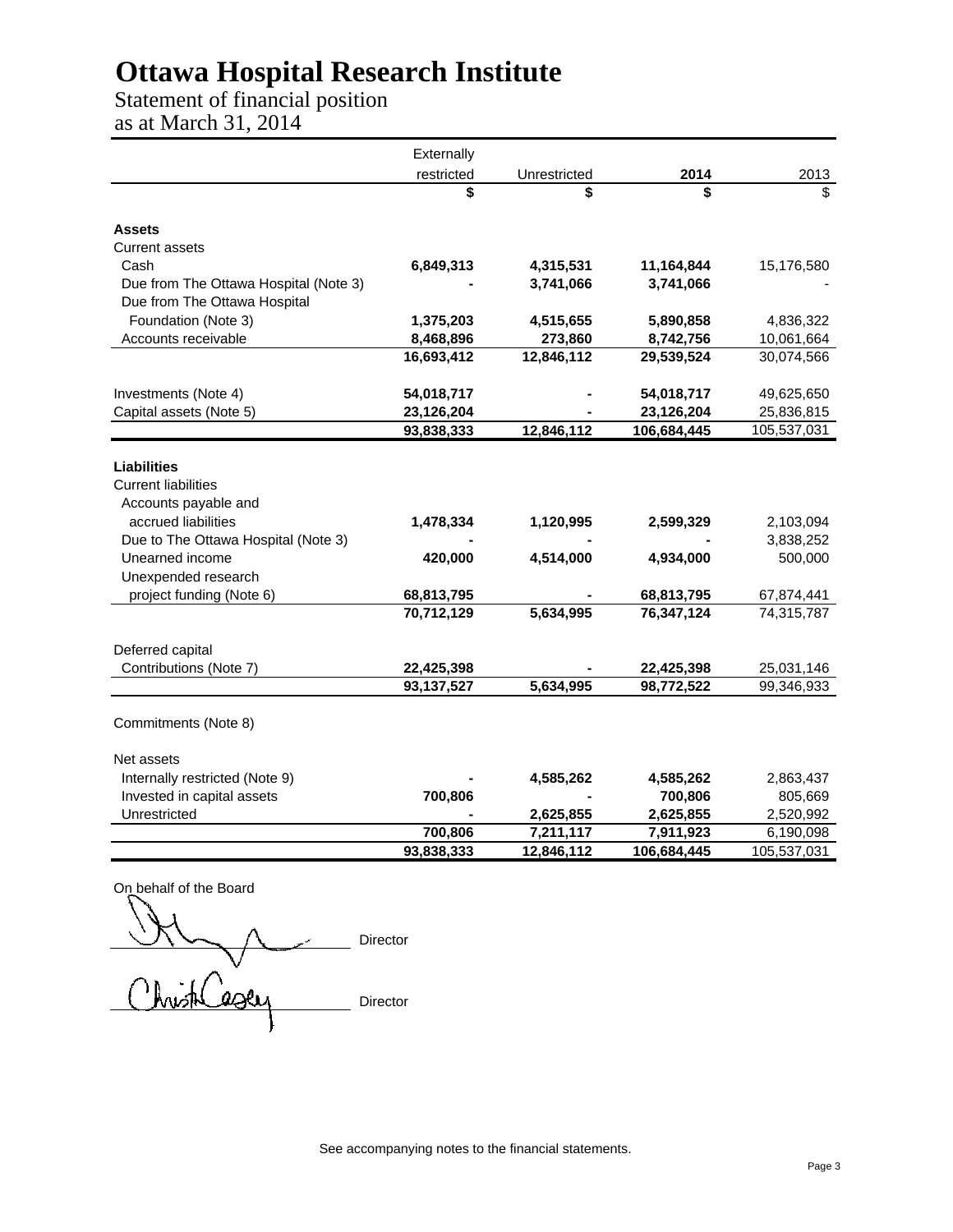Statement of operations year ended March 31, 2014

| 2013        |
|-------------|
| \$          |
|             |
|             |
| 2,128,021   |
| 2,705,451   |
| 6,890,462   |
| 4,602,196   |
|             |
| 1,222,792   |
| 152,914     |
| 4,930,110   |
| 76,063,180  |
| 536,290     |
| 3,170,325   |
|             |
| 3,688,938   |
| 106,090,679 |
|             |
| 17,022,607  |
| 3,168,703   |
| 346,848     |
| 3,708,972   |
| 900,392     |
| 851,342     |
| 76,063,180  |
| 3,733,245   |
| 105,795,289 |
|             |
| 295,390     |
|             |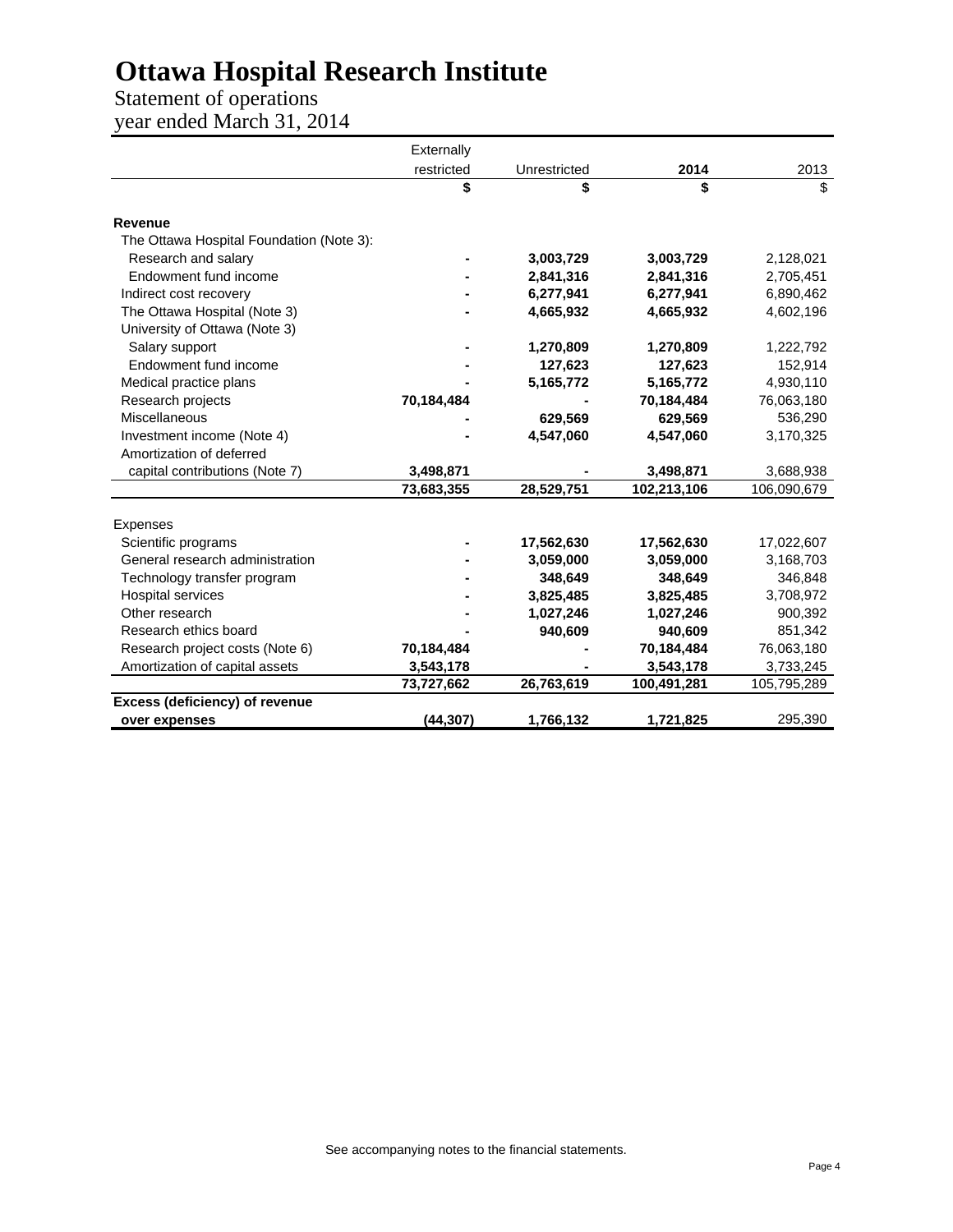Statement of changes in net assets year ended March 31, 2014

|                                                  |             | Internally | Invested in    |              |           |           |
|--------------------------------------------------|-------------|------------|----------------|--------------|-----------|-----------|
|                                                  | Externally  | restricted | capital        |              |           |           |
|                                                  | restricted  | (Note 9)   | assets         | Unrestricted | 2014      | 2013      |
|                                                  |             |            |                |              |           |           |
| Balance, beginning of year                       |             | 2,863,437  | 805,669        | 2.520.992    | 6.190.098 | 5,894,708 |
| Excess (deficiency) of revenue over expenses     | (44, 307)   |            | ۰.             | 1.766.132    | 1,721,825 | 295,390   |
| Transfer to internally restricted (Note 9)       |             | 1,721,825  | $\blacksquare$ | (1,721,825)  |           |           |
| Amortization of capital assets                   | 3.543.178   | ۰          | (3,543,178)    |              |           |           |
| Purchase of capital assets                       | (832, 567)  | ۰.         | 832.567        |              |           |           |
| Deferred capital contributions received (Note 7) | 832.567     | ۰.         | (893, 123)     | 60,556       |           |           |
| Amortization of deferred capital contributions   | (3,498,871) | ۰          | 3,498,871      |              |           |           |
| Balance, end of year                             |             | 4.585.262  | 700.806        | 2.625.855    | 7.911.923 | 6,190,098 |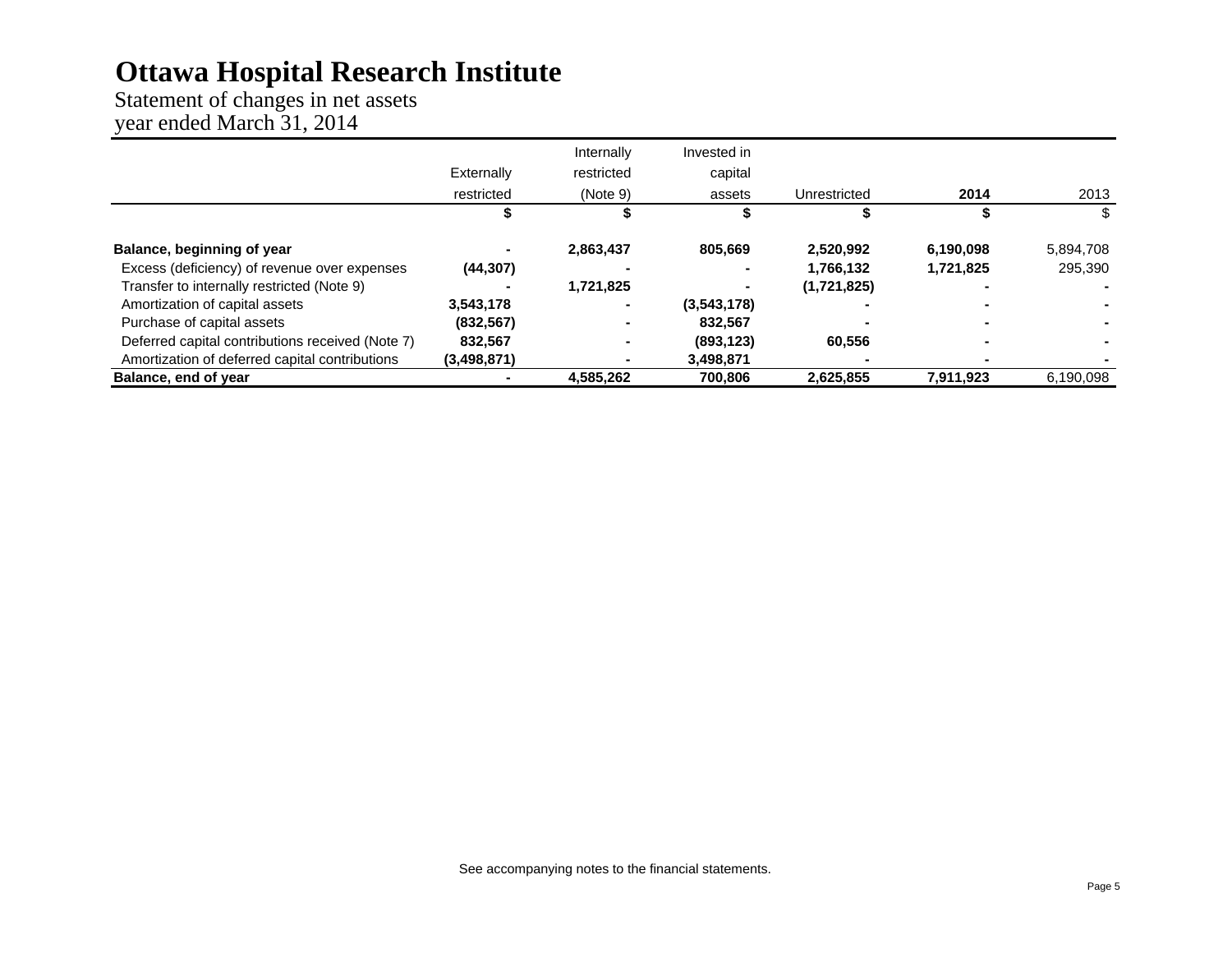### Statement of cash flows year ended March 31, 2014 (in thousands of dollars)

|                                                      | 2014          | 2013         |
|------------------------------------------------------|---------------|--------------|
|                                                      | \$            | \$           |
| <b>Operating activities</b>                          |               |              |
| Excess of revenue over expenses                      | 1,721,825     | 295,390      |
| Items not affecting cash                             |               |              |
| Amortization of capital assets                       | 3,543,178     | 3,733,245    |
| Amortization of deferred capital contributions       | (3, 498, 871) | (3,688,938)  |
| Unrealized gains on investments (Note 4)             | (2, 565, 535) | (1,425,350)  |
|                                                      | (799, 403)    | (1,085,653)  |
|                                                      |               |              |
| Changes in non-cash operating working capital items: |               |              |
| Increase in due from The Ottawa Hospital             | (3,741,066)   |              |
| Increase in due from The Ottawa Hospital Foundation  | (1,054,536)   | (977, 280)   |
| Decrease in prepaid expenses                         |               | 35,888       |
| Decrease in accounts receivable                      | 1,318,908     | 4,611,221    |
| Increase (decrease) in accounts payable              |               |              |
| and accrued liabilities                              | 496,235       | (11,662,779) |
| Decrease (increase) in due To The Ottawa Hospital    | (3,838,252)   | 1,987,141    |
| Increase in unearned income                          | 4,434,000     | 400,000      |
| Increase in unexpended research project funding      | 939,354       | 4,828,943    |
|                                                      | (2, 244, 760) | (1,862,519)  |
|                                                      |               |              |
| <b>Investing activities</b>                          |               |              |
| Net increase in investments                          | (1,827,532)   | (1,480,006)  |
| Purchase of capital assets                           | (832, 567)    | (3,361,299)  |
|                                                      | (2,660,099)   | (4,841,305)  |
| <b>Financing activities</b>                          |               |              |
| Repayment of loan payable                            |               | (200,000)    |
| Deferred capital contribution received               | 893,123       | 3,424,084    |
|                                                      | 893,123       | 3,224,084    |
|                                                      |               |              |
| Net cash outflow                                     | (4,011,736)   | (3,479,740)  |
| Cash, beginning of year                              | 15,176,580    | 18,656,320   |
| Cash, end of year                                    | 11,164,844    | 15,176,580   |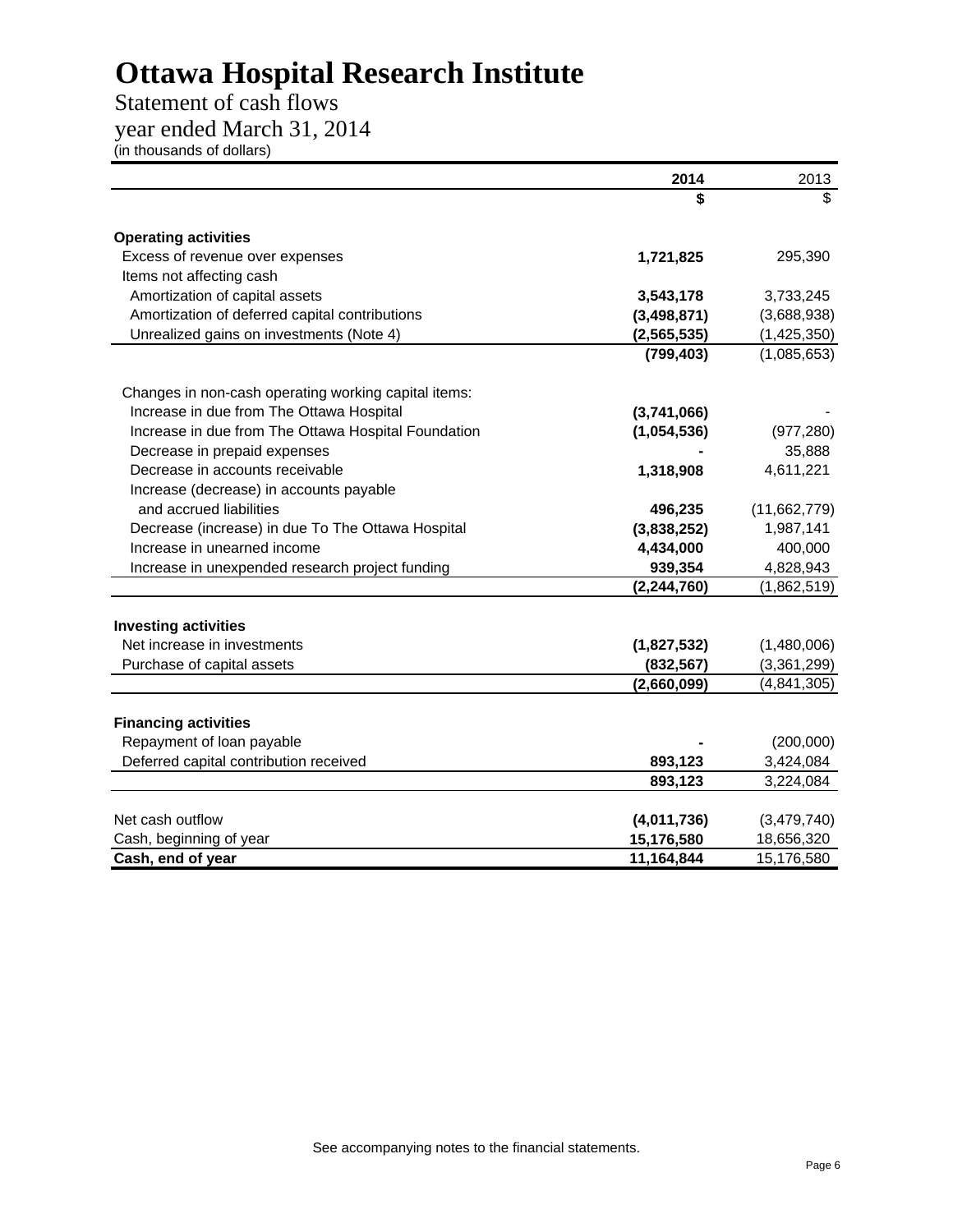# Notes to the financial statements

March 31, 2014

#### **1. Description of the institute**

The Ottawa Hospital Research Institute (the "Institute") is an independent health research facility closely affiliated with The Ottawa Hospital and the University of Ottawa, committed to excellence in the creation of scientific knowledge that contributes to the prevention, diagnosis, and treatment of human disease. The Institute was incorporated without share capital under the Ontario Corporations Act on December 5, 2000. It began operations on April 1, 2001 as a result of the combination of the Loeb Health Research Institute at The Ottawa Hospital and The Ottawa General Hospital Research Institute. On January 1, 2004, as a result of the integration of the Ottawa Regional Cancer Centre and The Ottawa Hospital, the clinical research activities of the Cancer Centre were absorbed into the Institute.

The Institute is a registered charity under paragraph 149(1)(f) of the Income Tax Act and is exempt from income taxes and may issue tax deductible receipts to donors. Furthermore, the Institute has approved research institute status for purposes of clause 37 (1)(a)(ii)(b) of the Act, whereby a donor is eligible for a Scientific Research and Experimental Development (SR&ED) tax credit in the year the contribution is made.

#### **2. Significant accounting policies**

The financial statements have been prepared in accordance with Canadian accounting standards for not-for-profit organizations and include the following significant accounting policies:

#### *Basis of presentation*

On the statement of financial position and the statement of operations, the externally restricted column presents the Institute's assets, liabilities and results of operations related to its research activities that are funded by externally restricted research grants and contributions. The unrestricted column presents the Institute's administrative and non-restricted research operations.

#### *Revenue recognition*

The Institute follows the deferral method of accounting.

The Institute generates revenue through contributions from external funding agencies and related parties. Contributions receivable are recorded at an estimated realizable value in the period in which the funding agreement is signed. Unrestricted contributions are recorded as revenue when they are received or receivable. Restricted contributions are recorded as deferred revenue and recognized as revenue when the related expenses are incurred.

Contributions restricted for the acquisition of capital assets are recorded as deferred capital contributions and recognized as revenue over the estimated useful life of the related capital assets.

Interest and dividend revenue and realized gains and losses on investments are recognized in the period earned. Unrealized gains and losses on investments are recorded in the period in which they occur.

#### *Expenses*

The Institute classifies expenses on the statement of operations by function. Expenses are recognized in the year incurred and are recorded in the applicable function to which they are related. The Institute does not allocate expenses between functions after initial recognition.

#### *Cash*

Cash is recorded at fair value.

#### *Investments*

Investments are recorded at fair value, unrealized gains and losses on the fair value of investments are recognized as investment income in the statement of operations.

Shares in private companies acquired by the Institute in exchange for patent or license rights are recorded at nominal value when the fair value of the transaction is not determinable.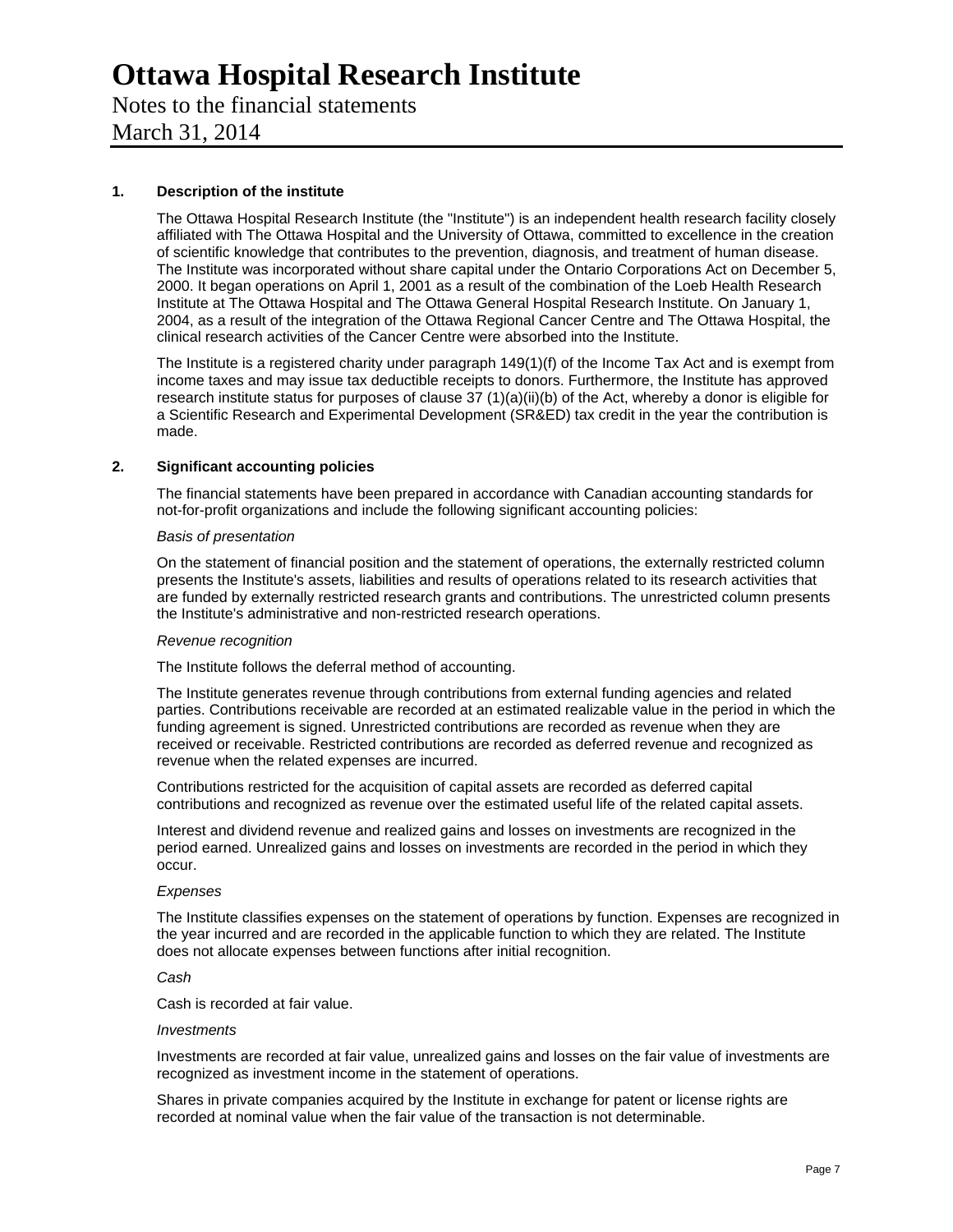Notes to the financial statements March 31, 2014

#### **2. Significant accounting policies (continued)**

#### *Other financial instruments*

The due from The Ottawa Hospital Foundation, accounts receivable, accounts payable and accrued liabilities, due to The Ottawa Hospital and sick leave liability are measured at amortized cost using the effective interest rate method.

#### *Capital assets*

Capital assets are stated at cost. Contributed equipment is recorded at fair value at the date of contribution. Amortization is calculated on a straight-line basis over the estimated useful lives of the assets. The estimated useful lives of the assets are as follows:

| 5 years    |
|------------|
| 5 vears    |
| 5-10 vears |
| 21 years   |
|            |

Patents are recorded at nominal value and are not amortized.

Capital assets are reviewed for impairment whenever events or changes in circumstances indicate that the carrying amount of an asset may not be recoverable. When the capital asset no longer has any longterm service potential, the excess of its net carrying amount over its residual value is expenses.

#### *Foreign exchange*

Transactions conducted in a foreign currency are translated into Canadian dollars at the exchange rate in effect at the date of the transaction. Assets and liabilities denominated in foreign currencies are translated at exchange rates in effect at year-end. Foreign exchange gains and losses are recorded in the statement of operations.

#### *Use of estimates*

The preparation of these financial statements requires management to make estimates and assumptions that affect the reported amounts of assets and liabilities and disclosure of contingent assets and liabilities at the date of the financial statements and the reported amounts of revenues and expenses during the period. Actual results could differ from these estimates. The most significant estimates used in preparing these financial statements include the fair value of investments, the estimated useful lives of capital assets, the amount of accrued liabilities and the amount for doubtful accounts. These estimates are reviewed annually and, as adjustments become necessary, they are reported in the periods in which they become known.

#### **3. Related entities**

Related party transactions are in the normal course of operations and are measured at the exchange amount which is the amount of consideration established and agreed to by the related parties. The Institute has no control over these related parties.

#### *The Ottawa Hospital*

The Ottawa Hospital acts as paymaster for the Institute. The Institute has an amount due from The Ottawa Hospital (TOH) of \$3,741,066 (2013 - due to TOH of \$3,838,252). This balance represents the difference between funds deposited at the Hospital and disbursements made on behalf of the Institute at year-end.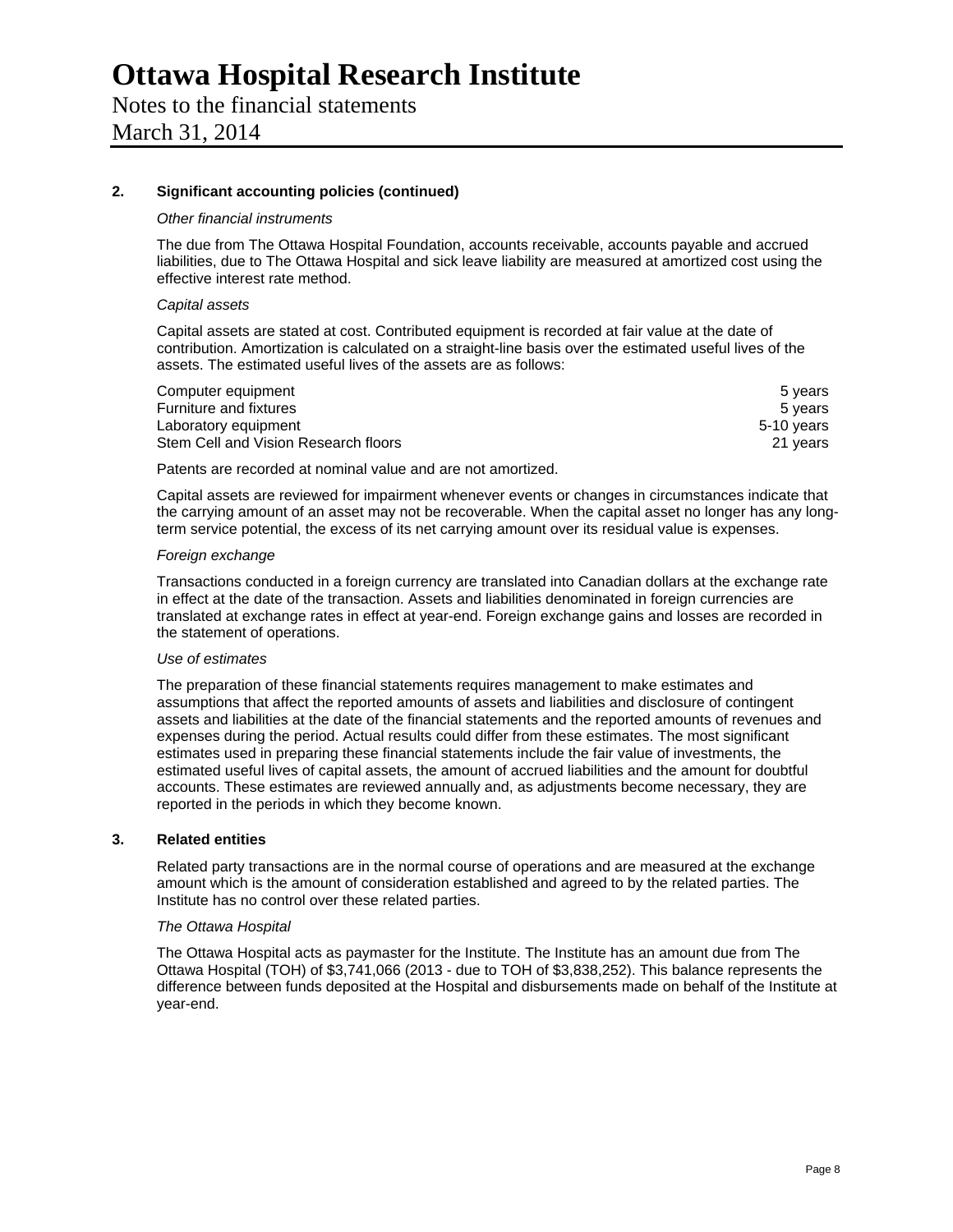### Notes to the financial statements

March 31, 2014

#### **3. Related entities (continued)**

*The Ottawa Hospital (continued)* 

The Ottawa Hospital provided the Institute with grants as follows:

|                            | 2014      | 2013      |
|----------------------------|-----------|-----------|
|                            |           | ጦ         |
|                            |           |           |
| General operating          | 4,435,932 | 4,352,196 |
| Specific purpose operating | 230,000   | 250,000   |
|                            | 4,665,932 | 4,602,196 |

The Ottawa Hospital contributed \$4,500,000 (2013 - \$500,000) during the year to the Institute to use in addressing financial challenges over future fiscal years.

#### *The Ottawa Hospital Foundation*

The Foundation provides administrative and research funding to the Institute. During the year, the Foundation contributed the following:

|                                                          | 2014      | 2013      |
|----------------------------------------------------------|-----------|-----------|
|                                                          | \$        | \$.       |
| Unrestricted endowment fund interest                     | 2,841,316 | 2,705,471 |
| Restricted endowment fund interest for research projects | 334,389   | 38,020    |
| Unrestricted research and salary funding                 | 3,003,729 | 2,128,021 |
| Restricted research project funding                      | 2,785,864 | 3,823,663 |
| Deferred contributions relating to capital assets        | 847,786   | 248,878   |
|                                                          | 9,813,084 | 8,944,053 |

At year-end, \$5,890,858 (2013 - \$4,836,322) of these amounts were receivable from the Foundation.

At March 31, 2014, the Foundation manages funds in the amount of \$39,823,495 (2013 - \$41,217,045), which are designated as The Ottawa Hospital Research Institute Endowment Funds. While these funds have been designated to the Institute they are legally the assets of the Foundation. Of this amount, \$977,919 (2013 - \$956,568) is restricted for the Clinical Epidemiology Unit Director's Research Chair, and \$2,321,980 (2013 - \$5,627,254) is restricted for the Sprott Endowment for Stem Cell Research.

#### *The University of Ottawa*

The University of Ottawa contributed \$1,270,809 (2013 - \$1,222,792) during the year to the Institute for salary support.

At March 31, 2014, endowment funds in the amount of \$1,357,856 (2013 - \$1,217,562) for the Clinical Epidemiology Unit Director's Research Chair, \$1,768,750 (2013 - \$1,586,003) for the Dr. J. David Grimes Research Chair and \$2,199,304 (2013 - \$1,972,072) for the Neuroscience Research Institute Chair are held by the University of Ottawa. During the year, the Institute received \$174,913 (2013 - \$174,954) interest on these endowments.

The University provides premises and related maintenance and repairs to the Institute's on-site researchers at no charge. These amounts are not included in these financial statements.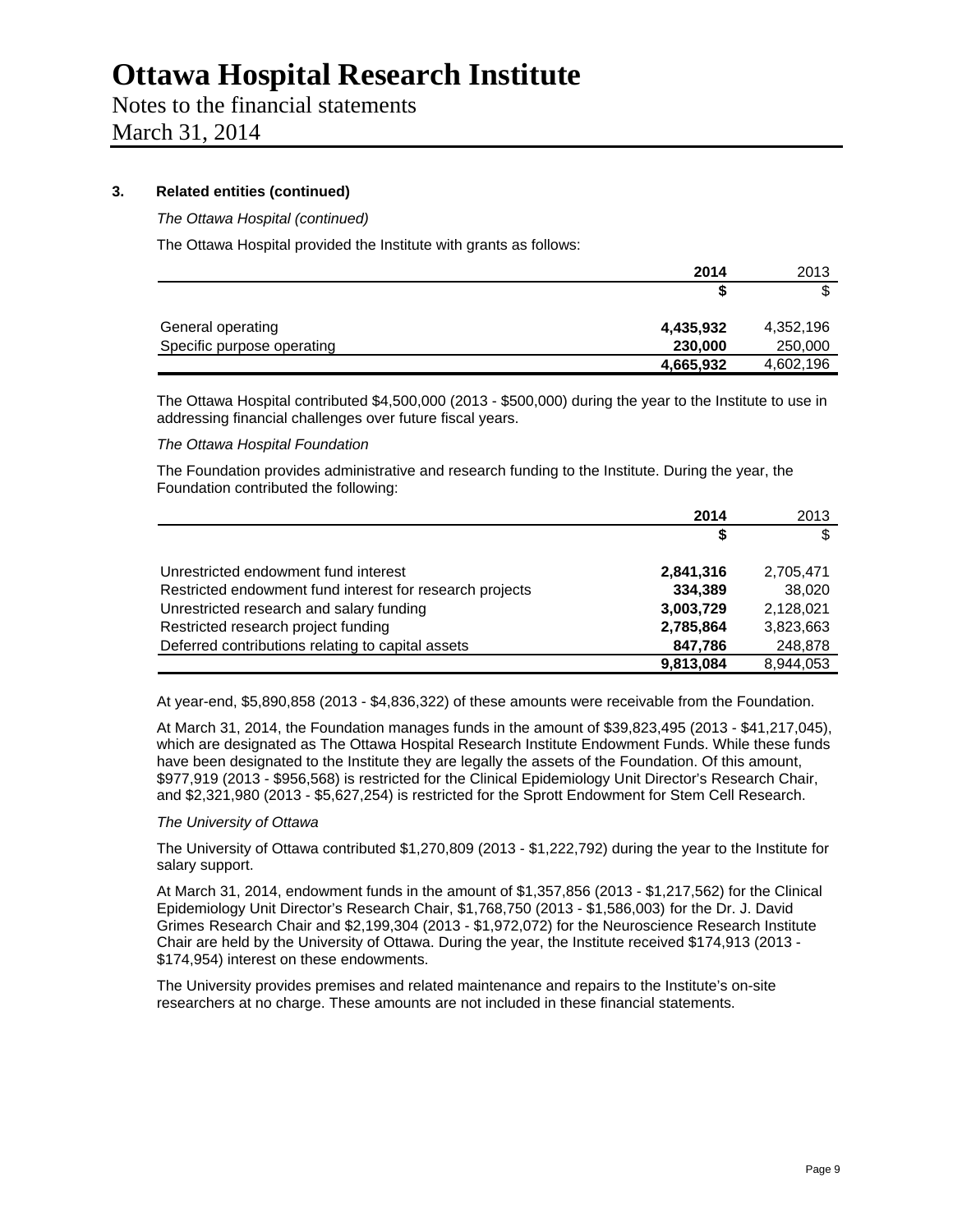Notes to the financial statements March 31, 2014

#### **4. Investments**

The following table presents the fair values of the Institute's investments:

|                             |                   | 2014       |            | 2013       |
|-----------------------------|-------------------|------------|------------|------------|
|                             | <b>Fair value</b> | Cost       | Fair value | Cost       |
|                             | \$                |            |            |            |
| Money market funds          | 12.601            | 12.601     | 109,700    | 109,700    |
| Bonds / fixed income funds  | 32,632,563        | 33,486,509 | 32,711,242 | 32,654,156 |
| Mutual funds / pooled funds | 21,373,552        | 16,044,148 | 16,804,707 | 14,951,869 |
| Shares in private company   |                   |            |            |            |
|                             | 54,018,717        | 49,543,259 | 49,625,650 | 47,715,726 |

The Institute holds shares in private companies that were received in exchange for an amendment to a patent/licence agreement previously negotiated and in other cases, patent or license agreements to be negotiated. These shares do not give the Institute the ability to significantly influence or exercise control over these private companies. The shares are recorded in these financial statements at a nominal value as the value of the consideration given or received could not be determined. The fair value of these shares in private companies is not determinable.

The bonds/fixed income funds have interest rates of 1.5% to 12.2% (2013 - 1.5% to 12.2%) and maturity dates ranging from July 2014 to April 2063 (2013 - May 2013 to November 2052).

The following table presents the breakdown of the investment revenue on investments held by the Institute:

|                                                       | 2014      | 2013      |
|-------------------------------------------------------|-----------|-----------|
|                                                       |           | \$        |
| Realized gains, dividends and interest on investments | 1,832,659 | 1,479,767 |
| Unrealized gains on investments                       | 2,565,534 | 1,425,350 |
| <b>Bank interest</b>                                  | 148,867   | 265,208   |
|                                                       | 4,547,060 | 3,170,325 |

#### **5. Capital assets**

|                        |            |              | 2014       | 2013       |
|------------------------|------------|--------------|------------|------------|
|                        |            | Accumulated  | Net book   | Net book   |
|                        | Cost       | amortization | value      | value      |
|                        | \$         | \$           | æ          | \$         |
| Computer equipment     | 5,460,018  | 5,460,018    | -          | 669        |
| Furniture and fixtures | 2,300,132  | 2,072,707    | 227,425    | 242,960    |
| Laboratory equipment   | 39,958,095 | 32,542,332   | 7,415,763  | 8,926,402  |
| Stem Cell and vision   |            |              |            |            |
| Research floors        | 24,855,382 | 9,372,367    | 15,483,015 | 16,666,783 |
| <b>Patents</b>         |            |              |            |            |
|                        | 72,573,628 | 49.447.424   | 23,126,204 | 25,836,815 |

Cost and accumulated amortization of capital assets at March 31, 2013 amounted to \$69,025,460 and \$43,188,645, respectively.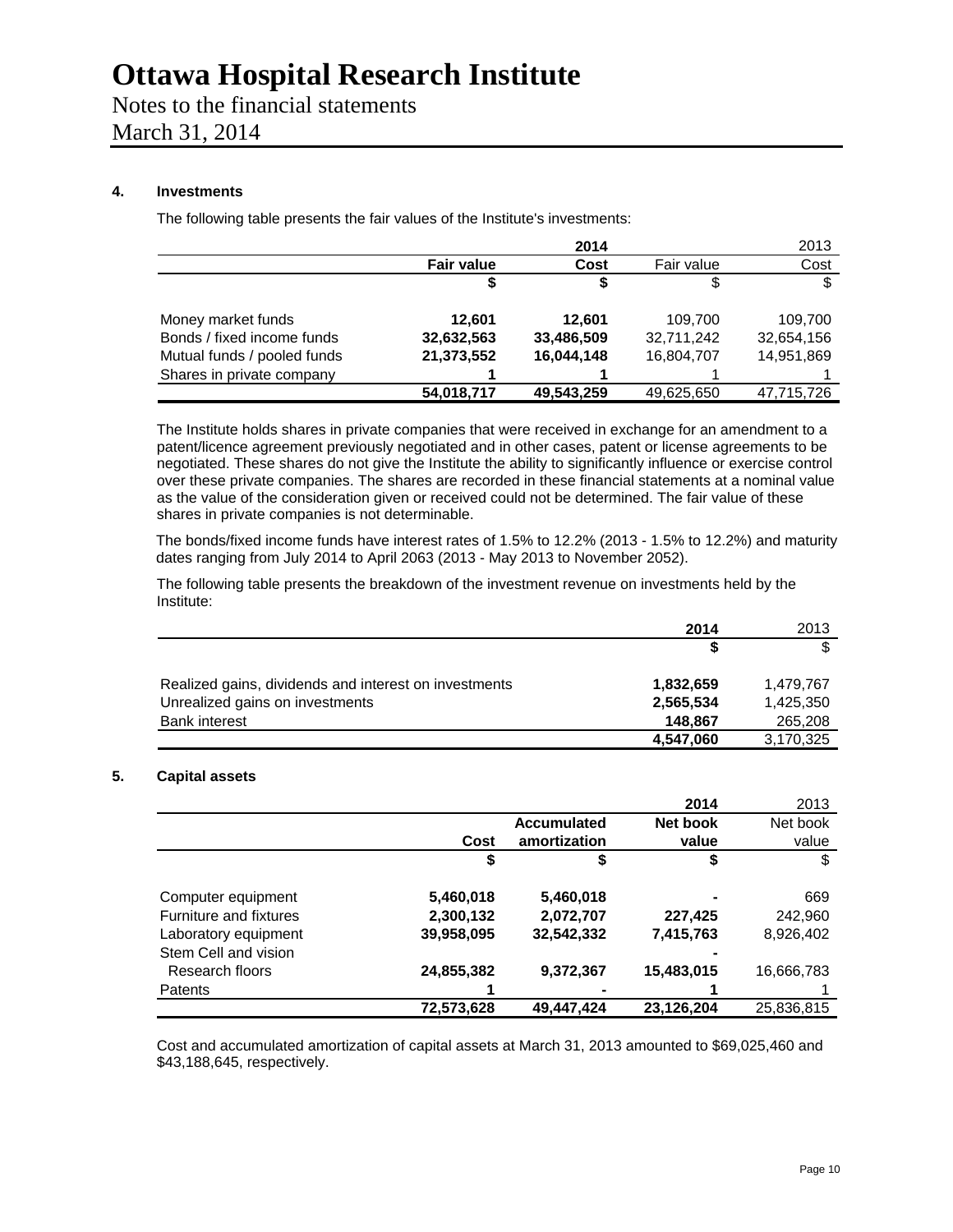### Notes to the financial statements March 31, 2014

#### **6. Unexpended research project funding**

Unexpended research project funding represents amounts received by the Institute which will be used in subsequent periods on active research projects. Changes in the unexpended research project funding balance are as follows:

|                                        | 2014           | 2013         |
|----------------------------------------|----------------|--------------|
|                                        | \$             | \$           |
| Balance, beginning of year             | 67,874,441     | 63,045,498   |
| Amounts received in the current period | 72,016,961     | 84,316,207   |
|                                        | 139,891,402    | 147,361,705  |
| Less                                   |                |              |
| Research project cost                  | (70, 184, 484) | (76,063,180) |
| Amount transferred to deferred capital |                |              |
| contributions                          | (893, 123)     | (3,424,084)  |
| Balance, end of year                   | 68,813,795     | 67,874,441   |

#### **7. Deferred capital contributions**

|                            | 2014        | 2013        |
|----------------------------|-------------|-------------|
|                            |             | \$          |
| Balance, beginning of year | 25,031,146  | 25,296,000  |
| Additions                  | 893,123     | 3,424,084   |
| Amortization               | (3,498,871) | (3,688,938) |
| Balance, end of year       | 22,425,398  | 25,031,146  |

#### **8. Commitments**

The Institute is committed to providing contributions to The Ottawa Hospital in respect of the construction or fit up of various buildings or floors as follows:

|                                                         | Original     | Outstanding |
|---------------------------------------------------------|--------------|-------------|
|                                                         | commitment   | amount      |
|                                                         |              |             |
| Cancer Centre ("TIMEx")                                 | 5.22 million |             |
| Regenerative Medicine Floors ("TIMEx")                  | 1.84 million |             |
| The Centre for Practice Changing Research ("KT Canada") | 1.16 million | 124.922     |

The Institute has secured external funding for this commitment and the timing of the distribution of this commitment had not yet been determined.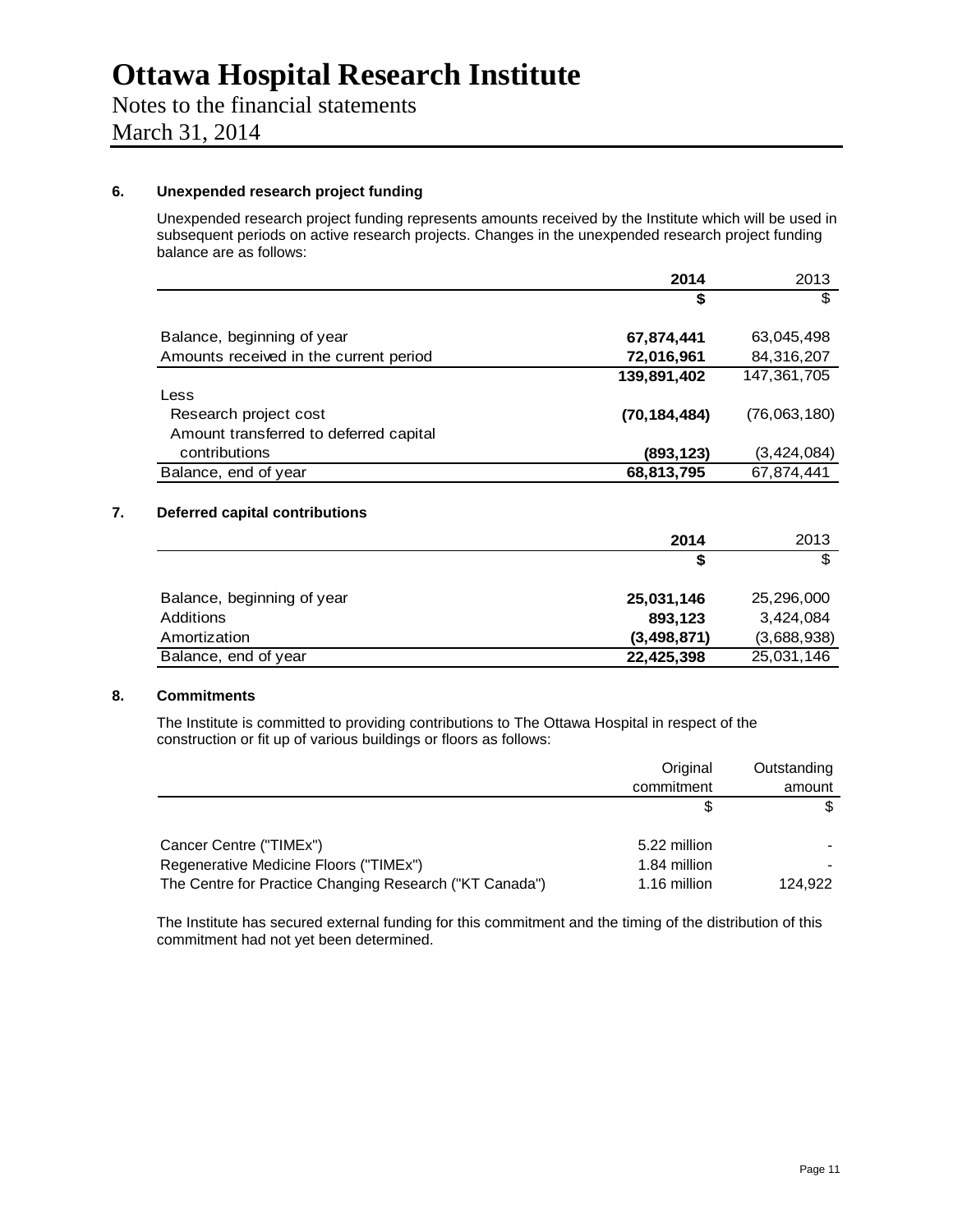Notes to the financial statements March 31, 2014

#### **9. Internally restricted net assets**

Internally restricted net assets are comprised of the Equalization Fund

The Equalization Fund was established by the Board of Directors to provide the Institute with stable investment income for short and long-term budget planning. On an annual basis Management along with the Investment managers set a budgeted return on investments, which is approved by the Board. Actual investment income in excess of the budgeted amount, to the maximum of net income for the year, is transferred to the Equalization Fund. When actual investment income is less than the budgeted amount the difference, to the maximum of the balance of the Equalization Fund, is transferred to the unrestricted fund from the Equalization Fund. During the year, \$1,721,825 (2013 - \$295,390) was transferred to the Equalization Fund.

#### **10. Pension plan**

Substantially all of the full-time employees of the Institute are members of the Hospitals of Ontario Pension Plan (the "Plan"), which is a multi-employer defined benefit pension plan available to all eligible employees of the participating members of the Ontario Hospital Association. Plan members will receive benefits based on the length of service and on the average of annualized earnings during the five consecutive years prior to retirement, termination or death that provide the highest earnings.

Pension assets consist of investment grade securities. Market and credit risk on these securities are managed by the Plan by placing plan assets in trust and through the Plan investment policy

Pension expense is based on Plan management's best estimates, in consultation with its actuaries, of the amount, together with the 1.3% of salary contributed by employees, required to provide a high level of assurance that benefits will be fully represented by fund assets at retirement, as provided by the Plan. The funding objective is for employer contributions to the Plan to remain a constant percentage of employees' contributions.

Variances between actuarial funding estimates and actual experience may be material and any differences are generally to be funded by the participating members. The most recent actuarial valuation of the Plan as at December 31, 2012 indicates the Plan is fully funded. Contributions to the Plan made during the year by the Institute on behalf of its employees amounted to \$2,495,181 (2013 - \$2,182,203) and are included in the statement of operations.

#### **11. Financial instruments**

The Institute's financial instruments consist of cash, due from The Ottawa Hospital, due from The Ottawa Hospital Foundation accounts receivable, investments, accounts payable and accrued liabilities, loan payable, due from The Ottawa Hospital and sick leave.

The carrying values of due from The Ottawa Hospital, due from The Ottawa Hospital Foundation, accounts receivable, accounts payable and accrued liabilities, loan payable and due to The Ottawa Hospital approximate their fair values due to the relatively short periods to maturity of the instruments.

The fair value of investments is disclosed in Note 4. The fair value of sick leave is not determinable.

The Institute's exposure to interest rate risk includes all cash, investments, bonds and money market funds. Foreign currency risk exposure is limited to international mutual funds of \$11,381,745 (2013 - \$8,236,138). The Institute does not hedge its foreign currency risk exposure.

Credit risk is the risk that one party to a financial instrument will cause a financial loss for the other party to discharge an obligation. The Institute's main exposure comes from its investments and amounts receivable. Management does not believe it is exposed to any significant credit risk due as receivables are primarily from related parties and government organizations; investments are diversified as disclosed in Note 4.